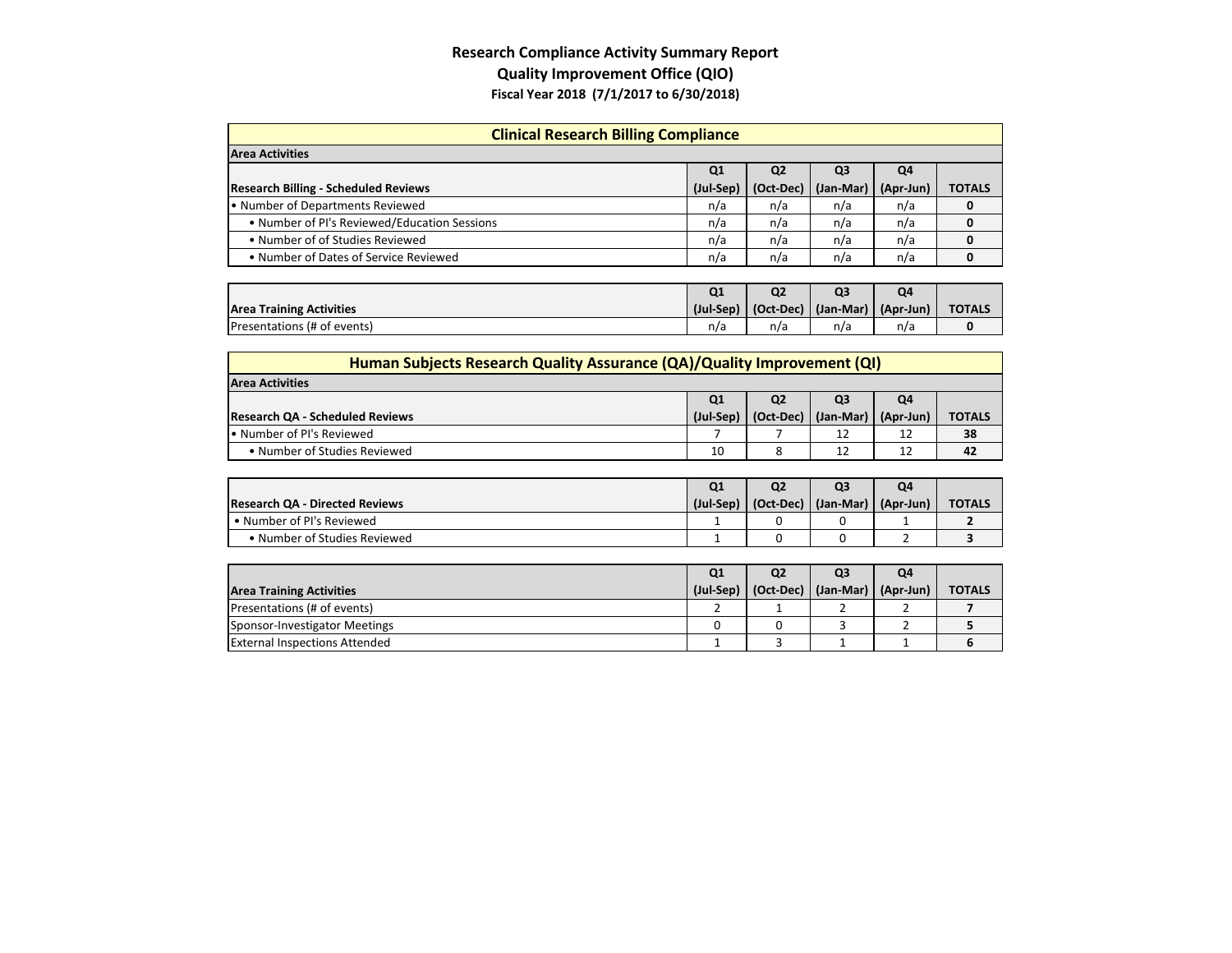## **Research Compliance Activity Summary Report Quality Improvement Office (QIO) Fiscal Year 2018 (7/1/2017 to 6/30/2018)**

| <b>Clinical Trials (CT.gov)</b>                         |                |                |                |                |                |  |
|---------------------------------------------------------|----------------|----------------|----------------|----------------|----------------|--|
|                                                         | Q <sub>1</sub> | Q <sub>2</sub> | Q <sub>3</sub> | Q <sub>4</sub> |                |  |
| Area Activities - Registration, Monitoring and Auditing | (Jul-Sep)      | (Oct-Dec)      | (Jan-Mar)      | (Apr-Jun)      | <b>TOTALS</b>  |  |
| Total # of Records                                      | 543            | 563            | 587            | 591            | 2284           |  |
| Total # of Records - Overall Status                     | 119            | 84             | 134            | 133            | 470            |  |
| • Completed                                             | 18             | 7              | 18             | 12             | 55             |  |
| • Active/Not Recruiting                                 | 16             | 9              | 17             | 10             | 52             |  |
| • Active/Recruiting                                     | 54             | 34             | 54             | 23             | 165            |  |
| • Not Yet Recruiting                                    | 14             | 13             | 25             | 11             | 63             |  |
| • Enroll by Invitation                                  | 5              | 5              | 8              | 4              | 22             |  |
| • Terminated                                            | 9              | 7              | 11             | 1              | 28             |  |
| • Withdrawn                                             | $\mathbf{1}$   | 0              | 1              | $\Omega$       | $\overline{2}$ |  |
| • Blanks                                                | $\overline{2}$ | $\Omega$       | $\Omega$       | $\Omega$       | $\overline{2}$ |  |
| Problem Records                                         | 33             | 33             | 47             | 23             | 136            |  |
| • Not Recently Updated                                  | 6              | 11             | 3              | 1              | 21             |  |
|                                                         |                |                |                |                |                |  |
| • Update Not Released/Never Released                    | 6              | 11             | 32             | 13             | 62             |  |
| • Entry Not Completed                                   | 5              | 8              | 18             | 10             | 41             |  |
| • PRS Comments                                          | 6              | 9              | 4              | 4              | 23             |  |
| • Late Results                                          | 6              | $\overline{2}$ | 9              | 5              | 22             |  |
| • Record has 1 Error                                    | 4              | 11             | 8              | 6              | 29             |  |

 \*Single record may have more than one problem; bulleted breakdown not inclusive and identifies only those problems monitored and audited as part of the IU [ClinicalTrials.gov](https://www.ClinicalTrials.gov) Compliance Program.

\*\*Not inclusive of those records with posted results reporting

|                                      | Q1        | Q <sub>2</sub> | Q <sub>3</sub>                    | Q4 |               |
|--------------------------------------|-----------|----------------|-----------------------------------|----|---------------|
| <b>Area Training Activities</b>      | (Jul-Sep) |                | (Oct-Dec)   (Jan-Mar)   (Apr-Jun) |    | <b>TOTALS</b> |
| Presentations (# of events)          |           |                |                                   |    |               |
| • Interactive, Computer Lab Training |           |                |                                   |    |               |
| • Departmental Training              |           |                |                                   |    |               |
| • Coordinator Training               |           |                |                                   |    |               |